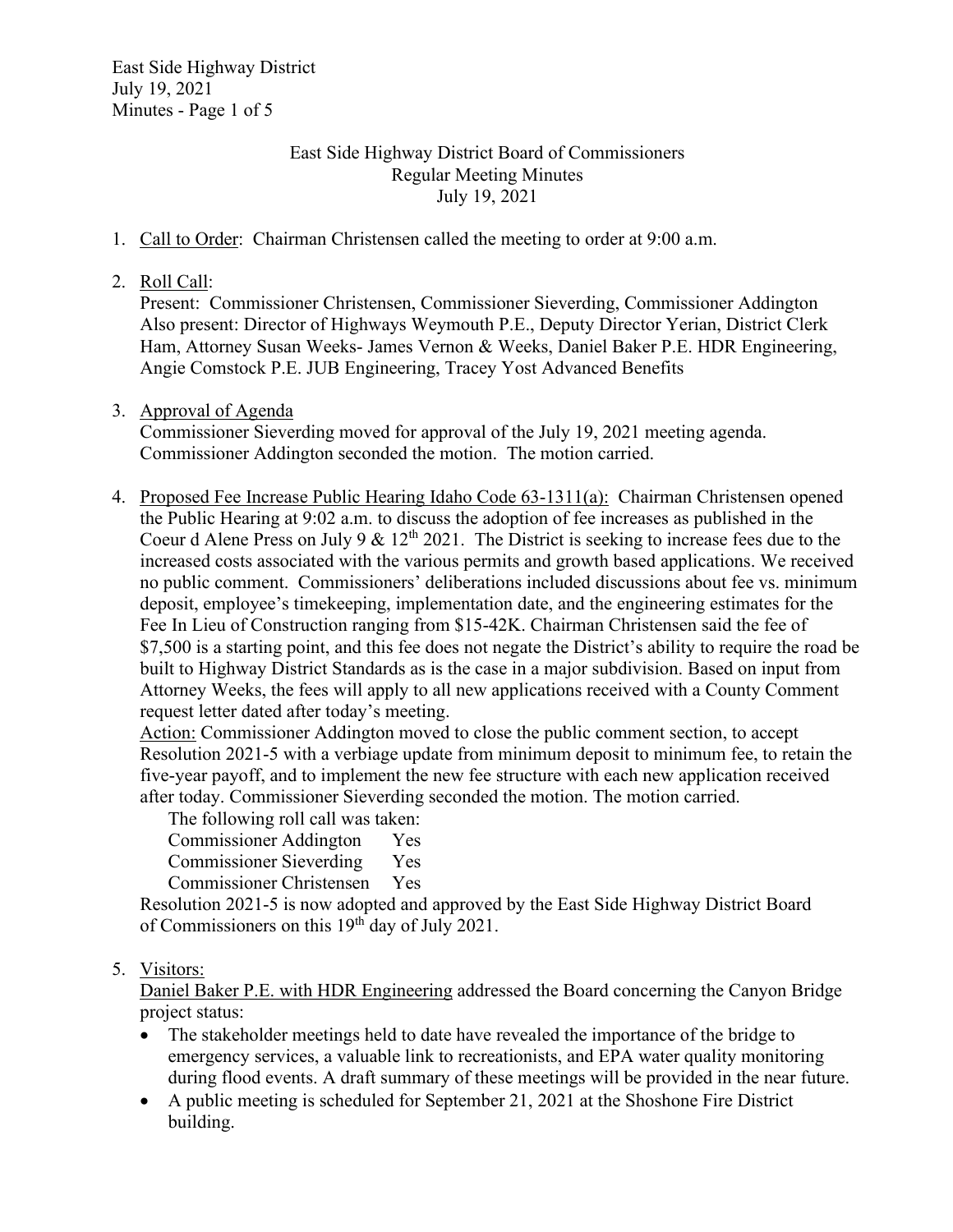East Side Highway District July 19, 2021 Minutes - Page 2 of 5

- Discussions with the EPA included options for the repository road and the current use of the bridge for water quality studies and sediment control- monitoring responsibilities.
- Traffic counters were deployed over the July 4, 2021 weekend; however, a grass fire had some of the roads closed. We will likely need to try again over a week in August.

Tracey Yost with Advanced Benefits: Mr. Yost provided the Board with a market analysis that showed that the District's premiums are well under comparable market trends. Mr. Yost discussed the disparity between the State unemployment rates to job availability. Employees can negotiate better pay and benefits, which highlights the importance of keeping a healthy benefits package.

We can expect a 2% increase in dental rates, with no increase to vision insurance until at least 2023. A medical benefits meeting for employees is scheduled for August  $19<sup>th</sup>$ .

Angie Comstock P.E. JUB Engineering provided the board a project status update.

- Construction for KN 20094 French-Fernan is scheduled for August  $9<sup>th</sup>$  and is expected to be completed before the close of September. A recent informational flier was mailed to the residents, updating them as to the project status and what to expect next.
- Yellowstone Trail Road FLAP: (Also under New Business as a possible action item). The Yellowstone Trail Project (\$14-15M with District's 7.34% match requirement) is broken into four segments with sub-phases. Federal Highways has approved funding for segment one. Engineer Comstock offered JUB's services to prepare the grant application for future segments. The Board and staff discussed the overall project, the construction order of segments, and inherent issues with some areas. The first segment is scheduled for construction (two-phased) for the summer of 2023.

Action: Commissioner Sieverding moved to approve 2021 RFP Idaho Federal Lands Access Program (FLAP) Funding Application- JUB Task Order 20-21-003-003. Commissioner Addington seconded the motion. The motion carried.

6. Approval of Minutes

Commissioner Addington moved for approval of the Meeting Minutes dated June  $10<sup>th</sup>$ , June  $21<sup>st</sup>$ , and June 23, 2021 as presented. Commissioner Sieverding abstained because they pre-date her term. Commissioner Christensen vacated his position as Chairman, and seconded the motion. The motion carried.

Commissioner Sieverding moved to approve the July 6, 2021 meeting minutes as presented. Commissioner Addington seconded the motion. The motion carried.

7. Treasury Report

Commissioner Sieverding made a motion to approve the Treasury Report as presented. Commissioner Addington seconded the motion. The motion carried.

## 8. New Business (action items)

- A. JUB Status Report discussed under Visitors.
- B. JUB Task Order for FLAP Grant Application action taken under Visitors.
- C. To Set a Public Hearing for the Amended Budget

Action: Commissioner Addington moved to schedule a hearing for the Amended Budget for September 20, 2021. Commissioner Sieverding seconded the motion. The motion carried.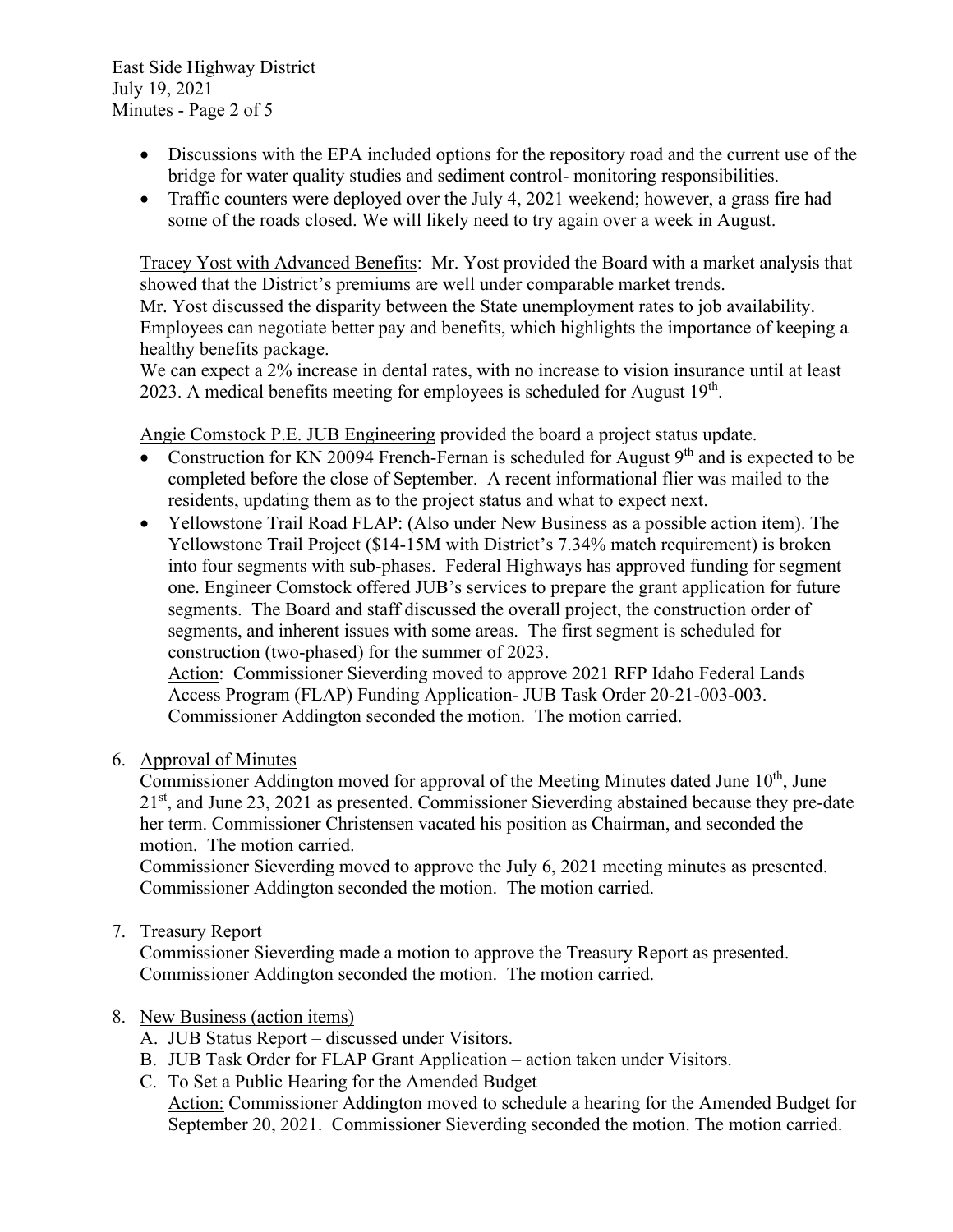East Side Highway District July 19, 2021 Minutes - Page 3 of 5

> D. Executive Session under I.C.74-206(f) to discuss litigation for Boothe Park Commissioner Sieverding made a motion to enter into an Executive Session at 9:57 a.m., as authorized by I.C. 74-206 (f). Commissioner Addington seconded the motion. A roll call vote was taken, and Commissioner Addington voted in favor of the motion, Commissioner Sieverding voted in favor of the motion, and Commissioner Christensen voted in favor of the motion. The motion carried. The Board entered into executive session. The Board reconvened to its regular session at 10:28 a.m. following the executive session. No action was taken.

Chairman Christensen called for a brief recess. The meeting resumed at 10:42 a.m.

## 9. Old Business

#1 SD3 Shed: The construction is completed. We will re-seed when the rains return to comply with the County's Erosion and Sediment Control Plan. The research for alternative lease options remains open for discussion.

#2 KC Land Use & Development Code: Ongoing communications with the County. New growth has sparked a flood of development. Some developers have found a way to avoid the major subdivision process by applying for phased minor subdivisions. The County is circulating draft language for comments.

#3 CDA Road Master Plan & Speed Limit Sign: Joint efforts and ongoing communications with the city. There are specific areas in the District's portion that would benefit from flashing speed limit signs. Planned communication with the Sheriff's Department will ensure the best sign placement. Director Weymouth said there is a developer-driven improvement in the concept stage for the area at Tony's Dinner Club. Trail separation in this area would be advisable.

### 10. Correspondence

#18 Special Events Permit Application for the annual Immaculate Conception Church procession from Post Falls to the Cataldo Mission was briefly discussed. #39 LHTAC funding applications were briefly discussed.

### 11. Reports

Director Weymouth:

- The lower paved section of Sunnyside Road (AKA Rocky Canyon) is no longer maintainable. He suggested we use the asphalt zipper to return the existing surface back to gravel-like conditions until it can be addressed in the future, as a stabilized gravel road will provide a better driving surface than the badly deteriorated pavement.
- We are running full staffed, plus the addition of two temporary summer-only positions through Integrated Personnel. The addition of these two temporary positions has proved beneficial for flagging and miscellaneous tasks that are better suited for summer help. We plan to add \$26K to next year's budget under the Labor Section (Contract Labor).
- Administrative staff are working on the budget and then will focus on the 5-year CIP.
- Data Management Planning This working document identifies the multiple platforms staff currently utilize for various administrative tasks. The goal is to improve efficiencies and productively in the office and shop settings. We want to add a web-based fleet management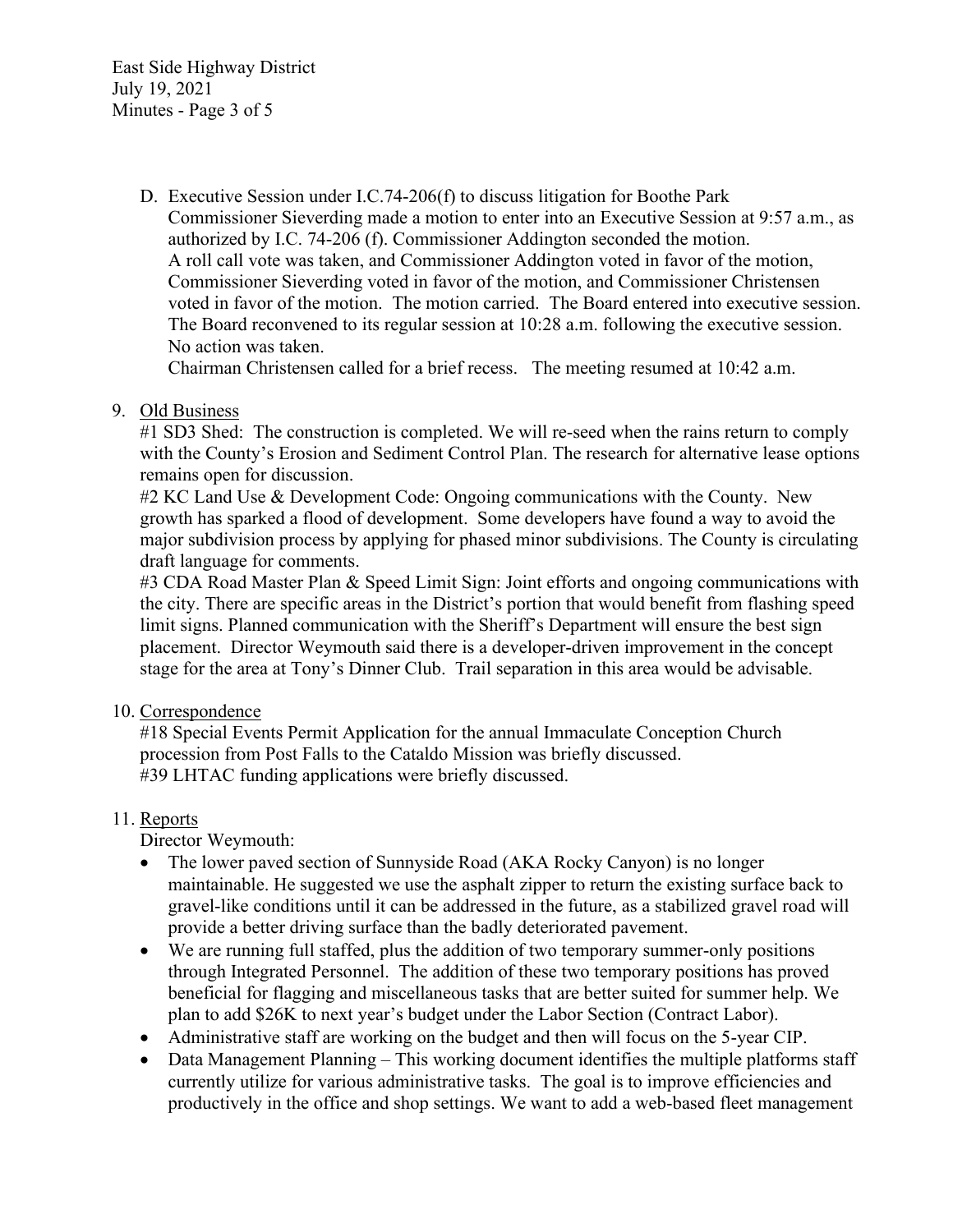system that includes an equipment replacement schedule. Staff will share the document with the Board once it is refined.

- The Burma Gozzer Intersection LHSIP grant application scored too low to secure grant funding in the previous process. JUB has prepared alternatives to the road design to try accommodating the two property owners impacted. The \$100K LHRIP grant was approved and we will continue to seek funding opportunities. In the meantime, we will make meaningful safety improvements like brush cutting and improved signage.
- The road stabilization program and chip sealing programs (except for sweeping) are finished for this season. The time frame for fog sealing these roads depends on the product used. The Board and staff discussed road stabilization vs. a pavement management program. Deputy Director Yerian explained that when he first started with PFHD, the situation was similar to ours today. By focusing on pavement preservation and a preservation program, that scenario changed. Now that District has much more paved than gravel roads. We should be chip sealing all of our roads on a 7–10-year rotation vs our current 15–20-year cycle. Director Weymouth said that it costs fifteen times more money to replace than to preserve with regular maintenance. The pitfall of the Road Stabilization program is that once the product is applied, then it must be done annually. The long-term cost of that could be viewed as unfavorable when comparing to the cost of pavement management. Staff asked the Board to consider these options towards an emphasis on a healthy long term pavement management program: First; We could use our own equipment & crew to apply mag chloride to the roads in Sub Districts 1 & 2; Second; we will consider using a reduced shot rate since these roads have had applications for three consecutive years. Finally, the
	- money we save with the first two recommendations could be shifted to the pavement management program. Director Weymouth indicated that the existing annual \$150K chip seal budget line item should ideally be \$450K to keep all of our paved roads on a 10-year chip seal cycle. This plan will eventually allow us to more pave roads.
- Impact Fees: Director Weymouth asked if the Board would still like to move forward with Impact Fees. Commissioner Christensen said that since there have been Board Member changes throughout the Association, he would like to get a feel from the other Districts at the next AHDKC meeting.
- Cost-Shares: Director Weymouth demonstrated how the cost share calculations are unique to each road because of width and existing surface conditions. We received more requests this year than we were able to accommodate due to pre-scheduled projects. Staff has discussed three potential cost shares with residents, and will be preparing cost estimates for them to consider before petitioning the Board.
- The new Foreman trucks are unavailable at least for this fiscal year. We will transition that expense to next year's budget.

Deputy Director Yerian reported some difficulties locating a gas and phone line on the French/Fernan project. We are finishing the remaining pre-construction work in the next few weeks, including significant culvert replacements and ditch shaping.

Commissioner Addington said he was pleased with the effects of the road stabilization program. Deputy Director Yerian reported that although we have positive results, it was a challenging year for that particular program because of a lack of rain.